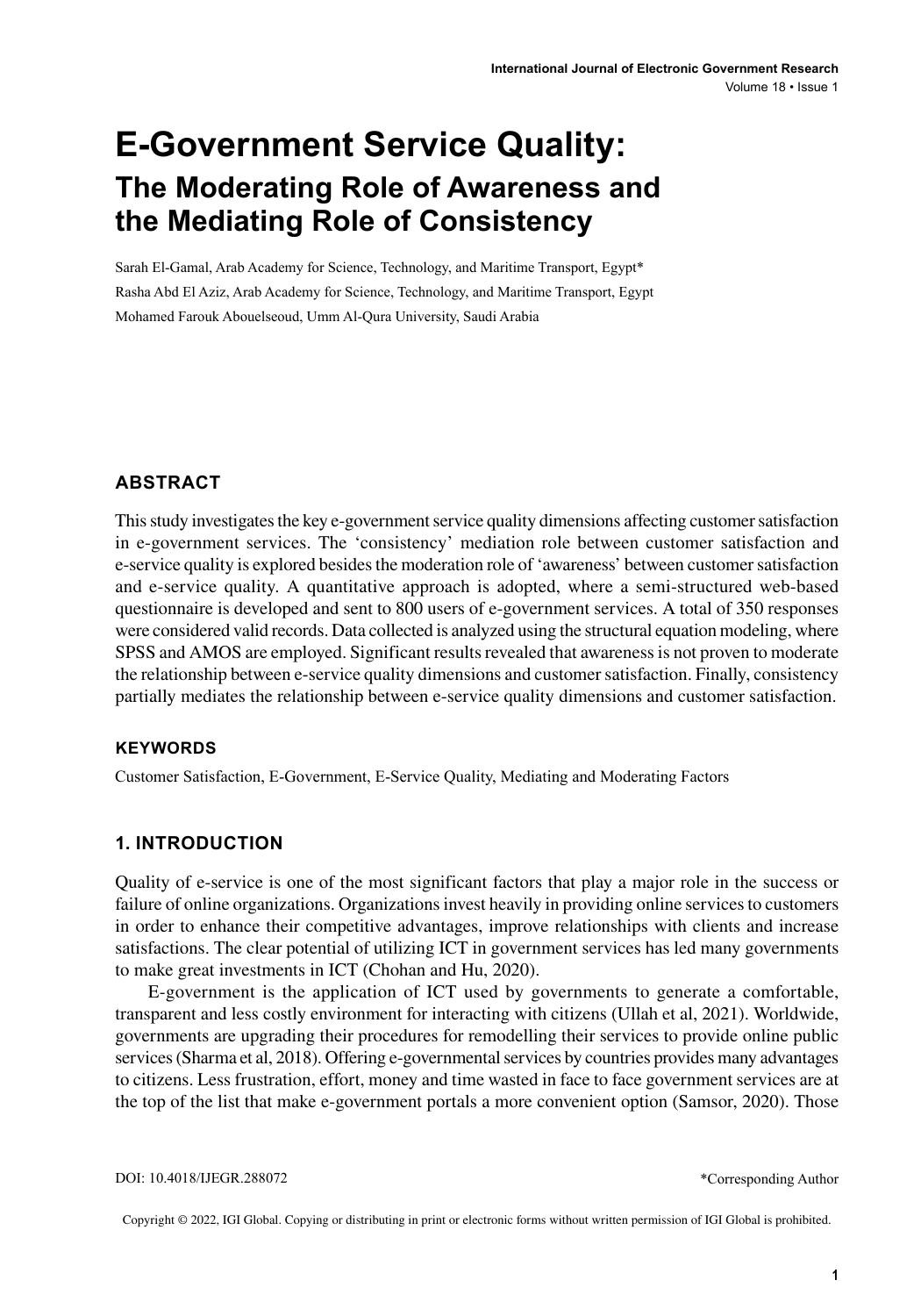facts encouraged governments worldwide to try and provide efficient and effective service to a number of stakeholders (Sharma et al, 2018).

Recently, the importance of e-services and specifically e-government has increased even more after the pandemic period of Covid-19 experienced worldwide (Dawi, N. et al, 2021). When face-toface interaction became very limited and nearly unavailable, e-government solutions become more vital. Thus, e-government services turned to become a necessity rather than a luxury. However, users are still uncertain and suspicious towards the use of e-government services (Sharma et al, 2018). The quality of the service offered through e-government websites plays an important role and could even be considered a constraint regarding citizen's intention to use (Qalati, S. et al, 2021). This brings in motivation to investigate the perceptions of e-service quality from user's perspectives.

Although e-service quality has been extensively referred to in literature, governments seem to take few steps towards understating the main factors that affect customer satisfaction (Pakurár et al, 2019). Governments have clearly increased the provision of e-services to citizens, regardless of the quality level of the service provided. Studies state that although governments have made obvious initiatives, the service quality level still remains inadequate, and the most needed features are not wellprovided (Li and Shang, 2020; Al-Nidawi et al, 2018; Sharma, 2015). Although users' perceptions of the dimensions determining e-service quality have been the focus of a number of studies, (Li and Shang, 2020; Camilleri, 2019; Rita et al, 2019), to the best of the authors knowledge, the mediating and moderating factors that affect customer satisfaction were not reviewed in literature. Not to mention the negligible knowledge of customers' perception, especially within an extraordinary context; namely the pandemic. This brings a calling need to study the factors that influence customer satisfaction on e-government websites.

Accordingly, the study at hand is needed in order to investigate the key e-government service quality dimensions affecting customersatisfaction while understanding the mediating and moderating factors that affect customer satisfaction in e-government services. The study is expected to help decision makers at governmental agencies make informed decisions, and contribute to leveraging the decision makers' awareness. Thus, it paves the road towards high usage rates of e-government services, which provides citizens with a more useful and a reliable option. This should in turn help governments have a competitive advantage, satisfy their citizens, and maintain better relationships with them. In order to achieve the research aim, the study seeks to answer the following research questions:

- 1. What are the key e-government service quality dimensions affecting customer satisfaction?
- 2. What are the mediating and moderating factors that affect customer satisfaction in e-government services?

To answer the research questions, the available e-service and e-government quality models and the main dimensions that effect customer satisfaction have been studied. Using in-depth literature review, researchers found that the majority of the models investigated focused on the following variables to measure customer satisfaction towards e-services; *responsiveness* (Fang et al, 2020), *trust* (Rita et al, 2019; Sharma and Sharma, 2019; Sharma et al, 2018), *Fulfillment* (Veloso et al, 2020), *reliability* (Khan et al, 2020; Raza et al., 2020) and *effectiveness* (Hendrayati et al, 2020). Accordingly, those variables were assumed to be the independent variables of the research framework shown below in section 3. The study also proposed the *consistency* and *awareness* dimensions as mediating and moderating factors to customer satisfaction. From there, the study framework and hypotheses were examined through structured equation modelling.

The rest of the paper is structured as follows. In Section 2, presents the theoretical background, where the literature review dealing with E-Service Quality in general and, more specifically, E-government Service Quality and Customer Satisfaction. The main variables that led to developing the research framework and the research hypotheses are also discussed. This is followed by the research framework and constructing variables in Section 3. Section 4 explains the research design,